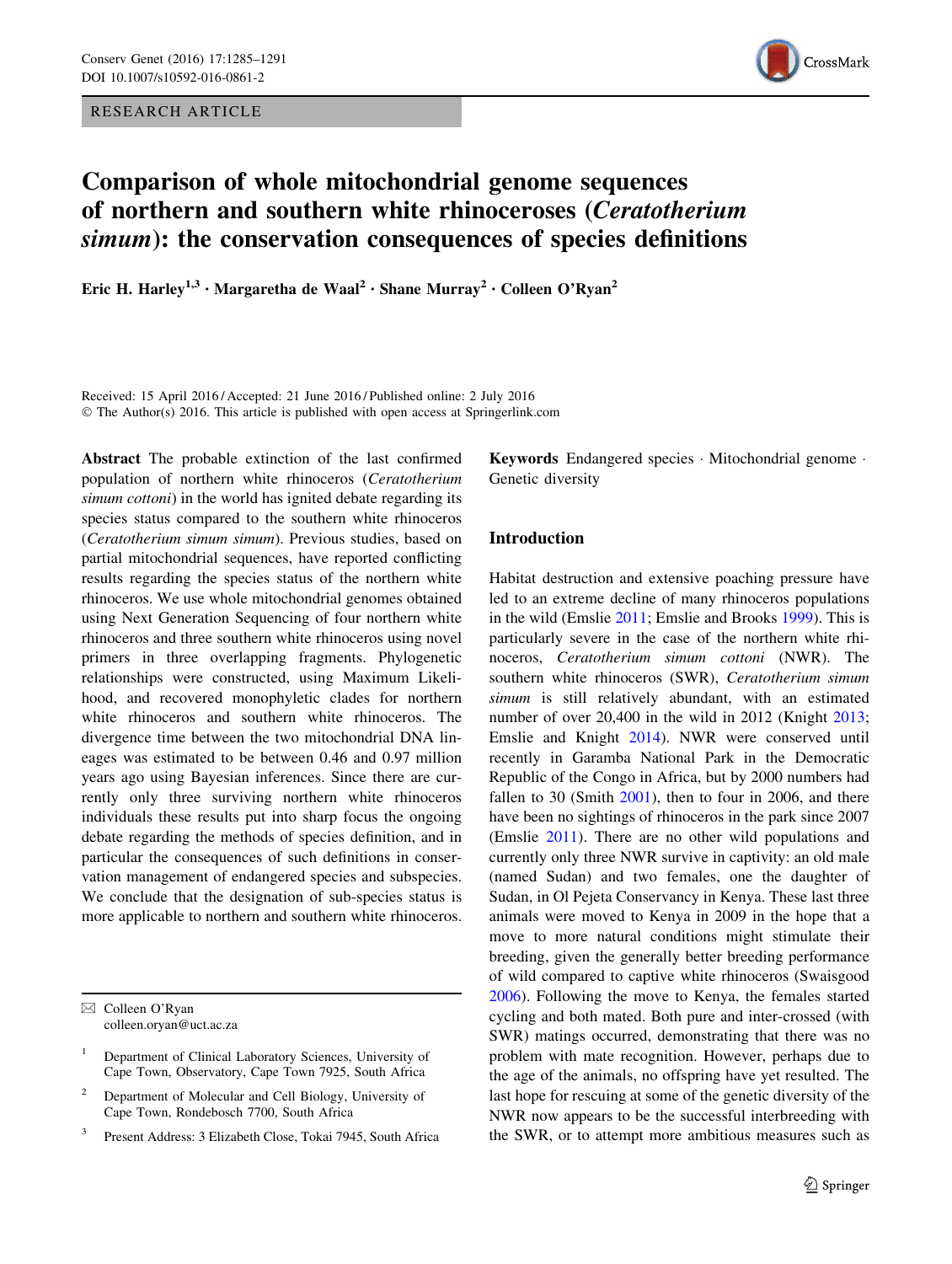in vitro fertilization techniques with embryo transfer into surrogate SWR females, or even the use of stem cell technology. However, the latter would be complicated and costly procedures that have never before been attempted in this species.

NWR and SWR are traditionally considered as subspecies of Ceratotherium simum, but a recent study (Groves et al. [2010\)](#page-5-0) suggested that NWR and SWR should be elevated to separate species status: Ceratotherium cottoni for NWR and C. simum for SWR. This creates a problem for conservation, because whereas crossing subspecies together for a genuine conservation purpose is deemed acceptable, crossing species is generally considered unacceptable, although in specialised areas such as horticulture it is commonplace. If Groves et al. [\(2010](#page-5-0)) are correct then attempts to save genetic resources from the NWR by interbreeding with SWR are therefore also unacceptable. As a consequence it has become necessary, firstly to examine additional genetic data that distinguishes NWR from SWR to clarify how different they are, and secondly to foster a critical appraisal of species definitions and their appropriateness in the conservation context. To achieve the first objective, we sequenced and compared the complete mitochondrial genomes of four NWR and three SWR individuals.

# Materials and methods

### Sampling strategy

The complete mitochondrial genome of the white rhinoceros has been sequenced (Xu and Arnason [1997](#page-6-0)) and was used as a reference sequence for the design of polymerase chain reaction (PCR) primers. We sequenced DNA from four NWR and three SWR individuals. All NWR samples are from Garamba National Park in what was north eastern Zaire, now Orientale Province of the Democratic Republic of the Congo in Africa. SWR samples were from Hluhluwe-Imfolozi Park, South Africa  $(n = 2)$ , and Waterberg Plateau, Namibia ( $n = 1$ ). Ear notches were taken from individuals as part of immobilisation of NWR for radiotelemetry (WWF project 1954.01/ZR0009.02) in 1992 by A. K. Hillman-Smith. These tissue samples were cultured and total DNA extracted as described by O'Ryan et al. [\(1994](#page-6-0)).

# Laboratory procedures

We designed three sets of overlapping primer sequences that among them amplified the entire mitochondrial genome (Table [1\)](#page-2-0). Primer sets 1–3 amplified the three fragments using Kapa Taq Long Range DNA Polymerase according to the manufacturer's instructions. PCR was run with an initial denaturation step of 94  $^{\circ}$ C for 10 min, with 32 cycles consisting of 50 s at 94  $^{\circ}$ C, followed by 50 s at 58 °C (first 4 cycles), 56 °C (cycles 5–8), 54 °C (cycles 9–12), 52 °C (cycles 13–16), or 50 °C (final 16 cycles), followed by an 8 min extension at  $72^{\circ}$ C, with a final extension after the last cycle of 10 min at 72  $^{\circ}$ C. The same PCR procedure was followed for primer set 2 and primer set 3 but with 11 and 6.5 min extension times respectively. Successfully amplified PCR fragments were purified using the Wizard SV Gel and PCR Purification Kit (Promega). The amplicons were sequenced using an Ion Torrent Personal Genome Machine. The Ion PLUS kit was used to generate the sequencing libraries, which was followed by emulsion PCR using the Ion One Touch 200 Template kit v2 (Life Technologies). Sequencing of the DNA from the amplicon libraries was performed on a 316 chip using the Ion PGM 200 sequencing kit v2. A total of 1 272 251 sequenced fragments, with an average size of 137 bp and a Phred score  $>20$ , were mapped to the reference white rhinoceros mitochondrial sequence (Genbank accession number NC\_001808.1), using the Torrent Suite software v3.2.1. This resulted in an average coverage of 9 905.5X per nucleotide in the mitochondrial sequence. The Torrent Suite MtVariantCaller plugin was used to identify the nucleotide variants relative to the reference sequence to generate a unique mitochondrial sequence for each sample.

### Analysis of genetic variation

For the construction of phylogenetic trees, the complete mitochondrial sequences of each of the other four species of extant rhinoceros were downloaded from Genbank. For purposes of calibration the complete mitochondrial sequences of appropriate out-group species were also downloaded and are listed in Table [2.](#page-2-0) To minimise the overall sequence stochastic variation four diverse members of each out-group were chosen.

For other comparisons the sequences of Homo sapiens neanderthalensis (Green et al. [2008,](#page-5-0) Accession number NC 011137), the Denisovan hominid (Krause et al. [2010,](#page-6-0) Accession number NC 013883) and ten different nonpathological human mitochondrial haplotypes from haplogroups L1a, L1b, L1c, L2a, L2b, L2c, L3b, L3d, M, and N (using the nomenclature of Ingman and Gyllensten [2006\)](#page-6-0) with accession numbers AY195780, AY195783, AF346987, AY195788, AY195766, AY195785, AY195784, AY195782, AY255176 and AY195786 respectively, used for genealogical studies, and including the most diverse groups of human haplotypes (Ingman and Gyllensten [2006](#page-6-0)), were downloaded from the Human Mitochondrial Genome Database (mtdb.igp.uu.se) or from Genbank.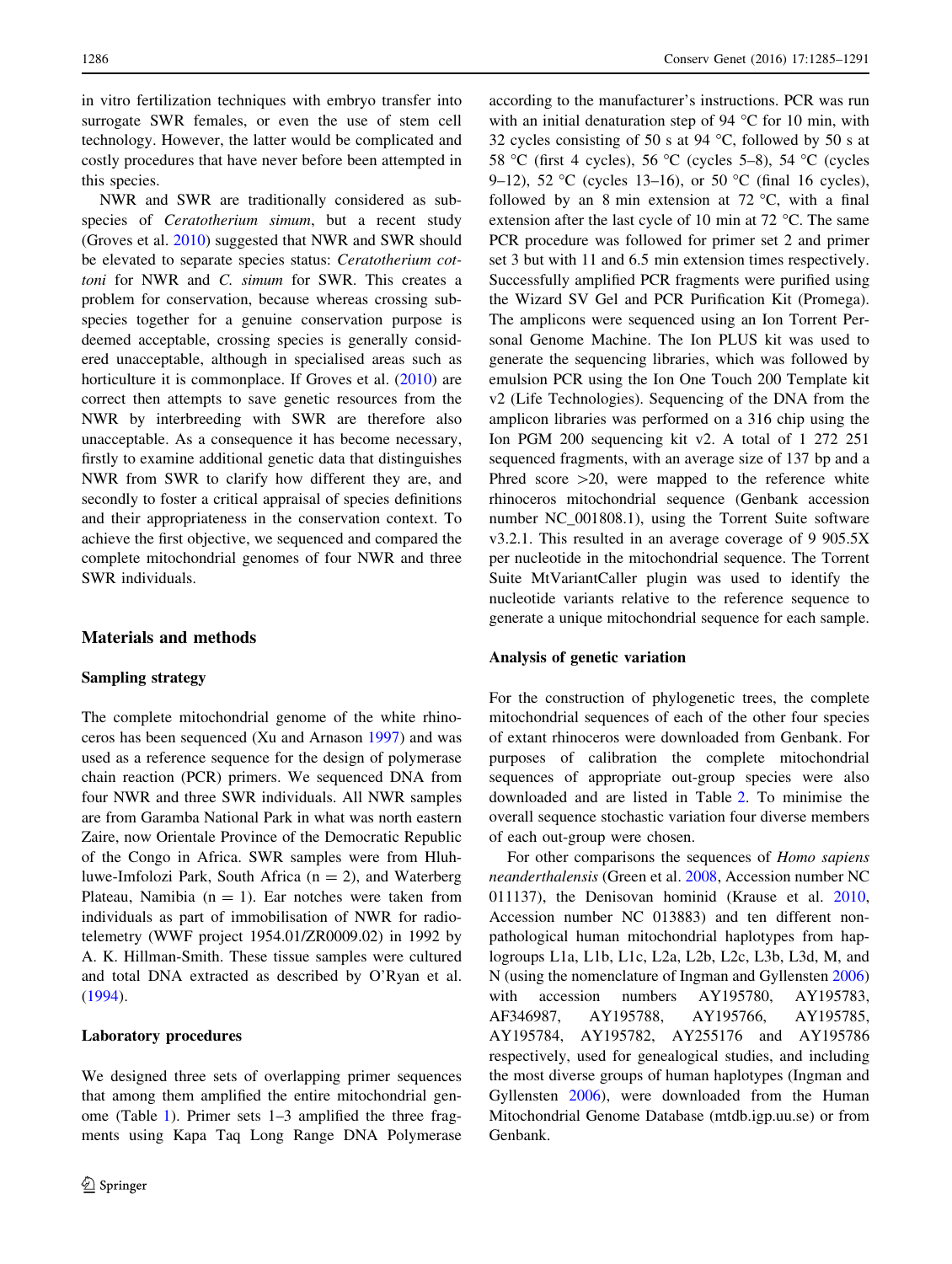<span id="page-2-0"></span>Table 1 Oligonucleotide primers used for PCR and sequencing of rhinoceros mitochondrial DNA

| Primer set  | Primer name | Sequence                            | Binding position on mt genome | PCR amplicon size (bp) |
|-------------|-------------|-------------------------------------|-------------------------------|------------------------|
| Rhino set 1 | CscMtF1     | <b>CCTAGCCTCACCATCAAC</b><br>15,399 | 8493                          |                        |
|             | CscMtR1     | CTAGTTGGAATGGGTAAGC                 | 7060                          |                        |
| Rhino set 2 | CscMtF2b    | CCTTGCTAGGAGACGACCAG                | 5486                          | 6378                   |
|             | CscMtR2b    | <b>TGTGCTGTTTTTGTGGGTGT</b>         | 11,863                        |                        |
| Rhino set 3 | CscMtF3     | CCGCTCCTAATCGCACTAAC                | 10,668                        | 6022                   |
|             | CscMtR3     | TGGGAAGGGGGTTAGACTTT                | 16,689                        |                        |
|             |             |                                     |                               |                        |

Table 2 Species for which complete mitochondrial genomes have been used in the various calibration sets

| Group  | Species name             | Trivial name   | Accession number | Reference                |
|--------|--------------------------|----------------|------------------|--------------------------|
| Extant | Diceros bicornis         | Black rhino    | NC 012682        | Willerslev et al. (2009) |
| Rhinos | Rhinoceros unicornis     | Indian rhino   | NC 001779        | Xu et al. (1996a, b)     |
|        | Dicerorhinus sumatrensis | Sumatran rhino | NC 012684        | Willerslev et al. (2009) |
|        | Rhinoceros sondaicus     | Javan rhino    | NC 012683        | Willerslev et al. (2009) |
| E/R55  | Equus caballus           | Horse          | NC 001640        | Xu and Arnason (1994)    |
|        | Equus asinus             | Donkey         | <b>NC 001788</b> | Xu et al. $(1996a, b)$   |
|        | Equus zebra              | Zebra          | NC 018780        | Vilstrup et al. $(2013)$ |
|        | Equus hemionus           | Kiang          | NC 016061        | Luo et al. $(2011)$      |
| A/C60  | Bos taurus               | Cattle         | GU 947021        | Douglas et al. $(2011)$  |
|        | Giraffa camelopardalis   | Giraffe        | <b>NC 024820</b> | Hassanin et al. $(2012)$ |
|        | Balaenoptera musculus    | Blue whale     | X 72204          | Arnason et al. (1993)    |
|        | Delphinus capensis       | Common dolphin | <b>NC 012061</b> | Xiong et al. $(2009)$    |
| O/P30  | Odobenus rosmarus        | Walrus         | AJ 428576        | Arnason et al. (2002)    |
|        | Arctocephalus pusillus   | Fur seal       | AM 181018        | Arnason et al. $(2006)$  |
|        | Phoca largha             | Largha seal    | AM 181031        | Arnason et al. $(2006)$  |
|        | Mirounga leonina         | Elephant seal  | AM 181023        | Arnason et al. $(2006)$  |
| F/C52  | Felis catus              | Domestic cat   | <b>NC 001700</b> | Lopez et al. $(1996)$    |
|        | Hyaena hyaena            | Hyaena         | NC 020669        | Bon et al. (2012)        |
|        | Canis lupus              | Wolf           | AM 711902        | Arnason et al. $(2007)$  |
|        | Helarctos malayanus      | Bear           | FM 177765        | Krause et al. $(2008)$   |
| C/P48  | Homo sapiens             | Human          | AY195780         | Mishmar et al. $(2003)$  |
|        | Gorilla gorilla          | Gorilla        | <b>NC 011120</b> | Xu and Arnason $(1996)$  |
|        | Cebus albifrons          | Capuchin       | NC 002763        | Arnason et al. $(2000)$  |
|        | Callithrix kuhlii        | Marmoset       | NC 027658        | Zhang et al. $(2015)$    |
|        |                          |                |                  |                          |

We aligned sequences using the automatic multiple sequence alignment option in DAPSA (Harley [2015](#page-5-0)), with final optimization by eye; this program was also used for calculation of the proportion of shared sites. Phylogenies were constructed in MEGA version 6 (Tamura et al. [2013\)](#page-6-0) using Maximum Likelihood with Kimura 2-parameter substitution and gamma-distributed rates among sites using four discrete gamma categories and 1000 bootstrap replicates. Branch lengths were estimated using the BEAST package version 1.5.1 with results interpreted by its included Tracer program;  $10^7$  iterations were used as standard with burnin values adjusted to maximize the effective sample size (ESS) of the posterior distribution of the white rhino divergence node; the HKY substitution model was used with empirical base frequencies and gamma plus invariant sites (4 gamma categories) for the site heterogeneity model; a lognormal relaxed clock and Yule speciation process was employed with a UPGMA starting tree. To provide an absolute time scale for these trees, five placental calibration points were used as tree priors (normally distributed with a standard deviation of 1.3) in separate analyses to calculate distances on the branches. The use and validity of these have been summarized by Arnason et al. ([2008\)](#page-5-0) with E/R-55, A/C-60, C/F-52, C/P-48, and O/P-30 being respectively the estimated times of divergence between Equidae and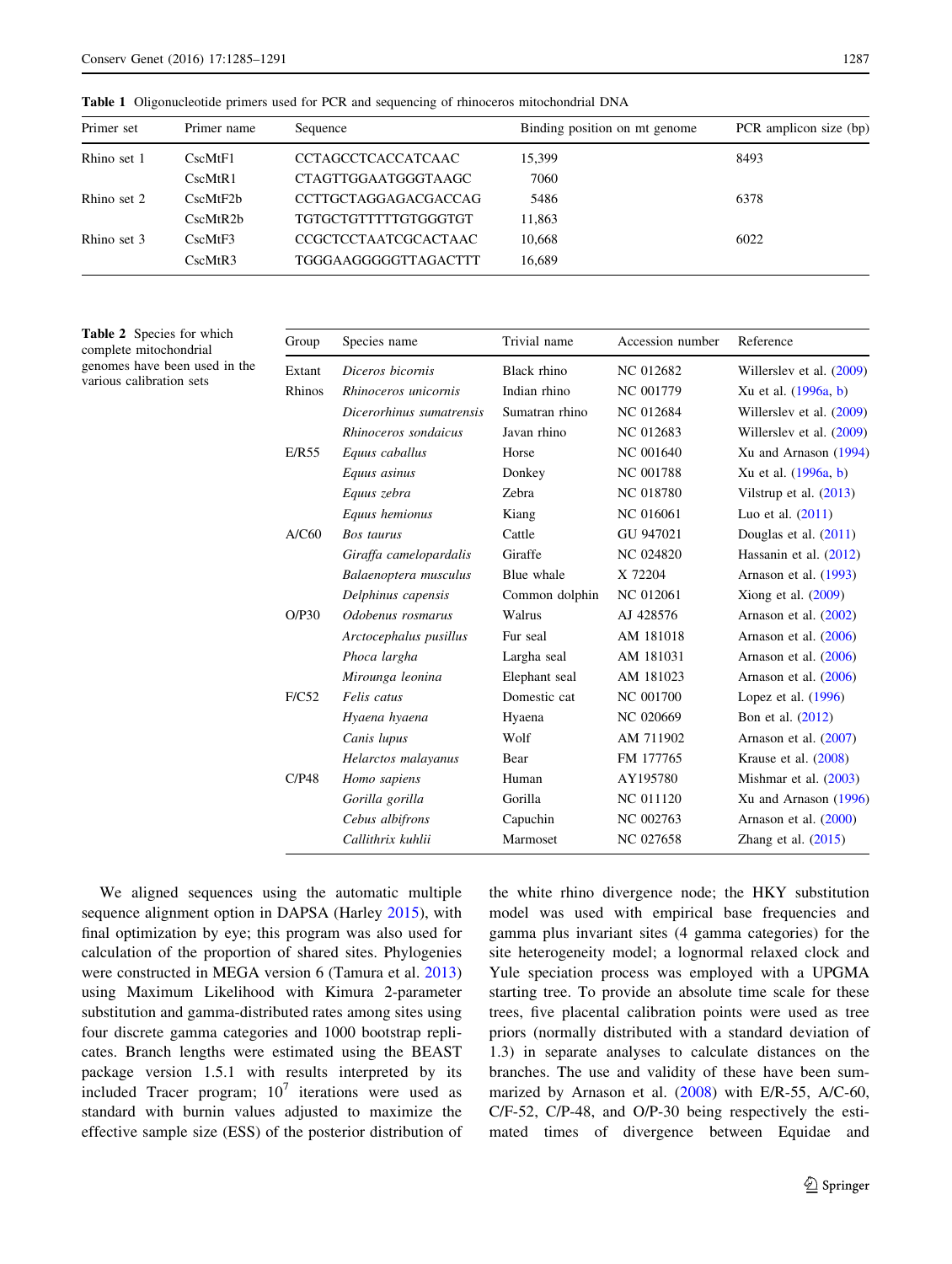Rhinocerotidae, Artiodactyls and Cetaceans, Caniforms and Feliforms (Flynn and Galiano [1982](#page-5-0)), Otaroidea and Phocidae, and Catarrhini and Platyrrhini. A/C-60, for example, refers to the divergence between Artiodactyla (as represented by ruminants) and Cetacea set at 60 million years ago (Arnason and Gullberg [1996](#page-5-0)).

## **Results**

Phylogenies were constructed from the aligned mitochondrial DNA data, each one including taxa appropriate for one or other of the five calibrations. One of these is illustrated in Fig. 1. Apart from the out-group taxa, the topologies and bootstrap support values for the other four phylogenies were similar, except in the case of the Sumatran rhinoceros which had low bootstrap support in all analyses, and was placed sometimes basal in the Rhinocerotidae, as here, and sometimes as sister group to the African members of the Rhinocerotidae.

The results of the divergence time estimates for white rhinoceros performed using BEAST are summarised in Table [3](#page-4-0). Values vary about twofold, with the C/P-48 calibration giving the minimum estimate and E/R-55 the highest. The standard deviation of the uncorrelated lognormal relaxed clock values were low, indicating only a minor degree of rate heterogeneity amongst lineages.

In the D-loop region of both northern and southern white rhinoceros there is an identical region consisting of a 10 bp repeat of the sequence ACGCATATAC from position 16,389 of the alignment to position 16,727; there are 34 repeats in all. This repeat is not found in the other rhinoceros species although we found that the Indian rhinoceros has an 8 bp repeat of ATGTACAC in the same region.



Fig. 1 Maximum likelihood tree produced from the data set used for the A/C-60 analysis. Values are those from 1000 bootstrap replicates (in  $\%$ ). NWR northern white rhinoceros, SWR southern white rhinoceros

In order to compare the amount of mitochondrial (mt) DNA sequence variation between northern and southern white rhinoceros with that of another species for which similar sampling has been done, we compared the p-distances in mtDNA with those of Homo sapiens haplotypes recorded for genealogical purposes, as well as, since they are available, those of the sequences recently obtained for the Neanderthal and Denisovan hominids, generally reported as subspecies of H. sapiens. Whereas the p-distances between northern and southern white rhinoceroses individuals all gave a value of 0.009 (within northern and within southern being  $\langle 0.001 \rangle$ , values between ten extant human haplotypes varied from 0.001 to 0.006, with Neanderthal differing from extant haplotypes by 0.012–0.014 and Denisovan by 0.023–0.024 (and by 0.023 from Neanderthal).

#### **Discussion**

The white rhinoceros sequencing results using complete mitochondrial genomes confirmed the results of Tougard et al. ([2001\)](#page-6-0), which were based on mitochondrial Cytochrome B and 12S rRNA Genes, and those of Willerslev et al. [\(2009](#page-6-0)) from whole mitochondrial genomes. Our results, like Tougard et al. [\(2001](#page-6-0)) and Willerslev et al. [\(2009](#page-6-0)), show a lack of resolution for the placement of the Sumatran Rhinoceros (Dicerorhinus sumatrensis), which in some analyses clustered with the African genera but at others with the other Asian genera. On the question as to the time of divergence of NWR and SWR, our data imply that the mtDNA genomes of NWR and SWR diverged somewhere between 0.46 and 0.97 million years ago. These divergence estimates are somewhat less than those quoted by Groves et al. [\(2010](#page-5-0)), which were based on only partial mtDNA sequences, and were calibrated from either Hooijer's [\(1969](#page-6-0)) or Geraads' [\(2005](#page-5-0)) paleontological dating. The Groves et al. ([2010\)](#page-5-0) study used only a single sample from each of the two white rhinoceros taxa. However, the dating of the actual lineages split between NWR and SWR is likely to be significantly more recent than the mitochondrial genome split. Sanchez-Gracia and Castresana [\(2012](#page-6-0)) reported how lineage divergence times can be much younger than gene divergent times, by as much as 300 % for divergence times of  $\leq 1$  million years, so it is possible that the two white rhinoceros lineages could have diverged even as recently as 200,000 years ago.

Supporting a more recent date for the divergence of the two white rhinoceros lineages is the unaltered structure of the repeat region in the D-loop. Such structures are inherently unstable, and are the reason for the utility of microsatellites, where the differences in their repeat number are the basis of their value in population genetics (for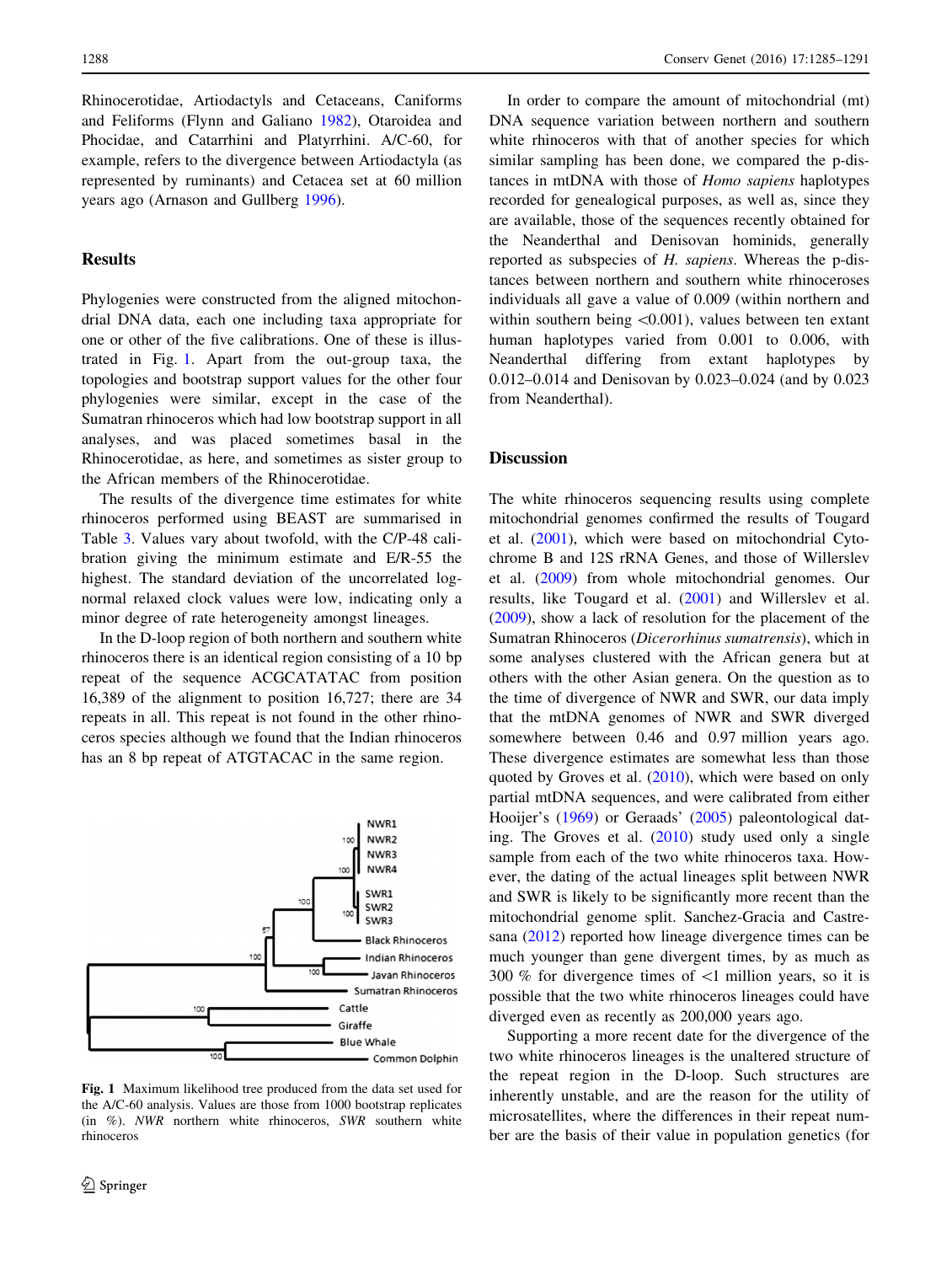| Calibration set | Tmrca of white rhinoceros, $\times 10^{-6}$ years | <b>SEM</b> | 95 % confidence interval | $ESS^a$ | Ucld.stdev $b$ |
|-----------------|---------------------------------------------------|------------|--------------------------|---------|----------------|
| $A/C-60$        | 0.79                                              | 0.0017     | $0.63 - 0.95$            | 2252    | 0.12           |
| $E/R-55$        | 0.97                                              | 0.0048     | $0.66 - 1.30$            | 1257    | 0.15           |
| $F/C-52$        | 0.72                                              | 0.0046     | $0.48 - 0.97$            | 735     | 0.17           |
| $C/P-48$        | 0.46                                              | 0.0034     | $0.30 - 0.62$            | 555     | 0.15           |
| $O/P-30$        | 0.67                                              | 0.0048     | $0.43 - 0.91$            | 664     | 0.19           |

<span id="page-4-0"></span>Table 3 Time to the most recent common ancestor (Tmrca) of white rhinoceros estimated in BEAST using five separate calibrations

<sup>a</sup> Estimated sample size (a measure of the number of effectively independent draws from the posterior distribution)

<sup>b</sup> The standard deviation of the uncorrelated lognormal relaxed clock, a measure of branch rate heterogeneity

example in population differentiation and genetic diversity estimates).

Since there is difficulty in any attempt to date the timing of the lineage split of NWR and SWR with any high degree of accuracy (see Van Tuinen and Hadly [2004;](#page-6-0) Benton and Donoghue [2007,](#page-5-0) for reviews of the problem and Parham et al. [2012](#page-6-0), for a recent detailed analysis), comparisons with other within-species measurements can be instructive. The simple p-distances of 0.009 between NWR and SWR that we report is greater than the maximum value of 0.006 found between some extant human mtDNA haplotypes, but is less than the difference between extant humans and either Neanderthals or Denisovans, despite these being generally referred to as the subspecies H. s. neanderthalensis and H. s. denisova.

Our estimate, although approximate, of the time of divergence of the NWR and SWR lineages, should not imply that there would necessarily be sufficient outbreeding depression to compromise the fitness of hybrid crosses of the two lineages, if this provides the only opportunity for rescuing some of the genetic contribution of NWR. However, the recent claim by Groves et al. [\(2010](#page-5-0)) that the two lineages should be classified as two different species, followed by an extension of their argument to the taxonomy of ungulates generally (Groves and Grubb [2011](#page-5-0)) has caused a major conservation problem in this regard. Many of the conservation biologists 'on the ground' who are involved in the practical implementation of conserving NWR genetic diversity (e.g. Brooks [2010](#page-5-0)) believe that crossing different species is contrary to their conservation ethos. Consequently it is becoming increasingly important to clarify the definition of what constitutes a species.

Although many species concepts have been proposed (see Frankham et al. [2012\)](#page-5-0) two have been predominantly used—the Biological Species Concept (BSC; Mayr [1966,](#page-6-0) [1981\)](#page-6-0), and the Phylogenetic Species Concept (PSC; Eldredge and Cracraft [1980](#page-5-0); Cracraft [1997\)](#page-5-0).

Under the BSC, species are described as ''groups of actually or potentially interbreeding natural populations which are reproductively isolated from other such groups"

(Mayr [1966\)](#page-6-0), whereas the PSC regards species as the smallest group of populations that can be distinguished by a unique set of morphological or molecular traits. Another key issue under the BSC is whether there is mate recognition. In the case of NWR we know from Ol Pejeta that the two subspecies recognise each other and will mate.

Whereas the BSC implicitly implies that lineages will have been separated for long periods of time in order to become reproductively isolated, the PSC only requires that lineages have been separated for long enough for a trait or traits to become fixed and differentiable in the two populations. The problem with this is that fixation of traits can occur very rapidly, especially when populations are small, and if they have become isolated from each other. Isolation of populations is accentuated by habitat destruction, when genetic drift can cause traits to become fixed in only a few generations. An example of this is provided by a genetic study of the Cape Mountain Zebra, Equus zebra zebra (Moodley and Harley [2005\)](#page-6-0), where habitat encroachment separated populations of Mountain Zebra which had been continuous only a few hundred years ago; some of these populations underwent an extreme decrease in numbers, and microsatellite analysis showed fixed alleles in each of three well-sampled populations separated by no more than a few 100 kms. A strict application of the PSC would require these populations to be assigned to separate species. Detailed criticisms of this 'taxonomic inflation' have been provided by Frankham et al. [\(2012](#page-5-0)), Zachos et al. ([2013\)](#page-6-0) and Heller et al. [\(2013](#page-6-0)). The crux of the problem is that the PSC provides a convenient and tidy diagnosability to the species definition, which may appeal to the academic who is uninvolved with the practical conservation consequences of such a definition; it is remarkable that in this context Groves and Grubb [\(2011\)](#page-5-0) explicitly state that fixed differences should not be evaluated in the context of their biological significance or the underlying divergence process. However, the taxonomic inflation that arises from this leads to situations such as, for example, the splitting of the klipspringer Oreotragus oreotragus, normally considered to be classified as a single species (Wilson and Reeder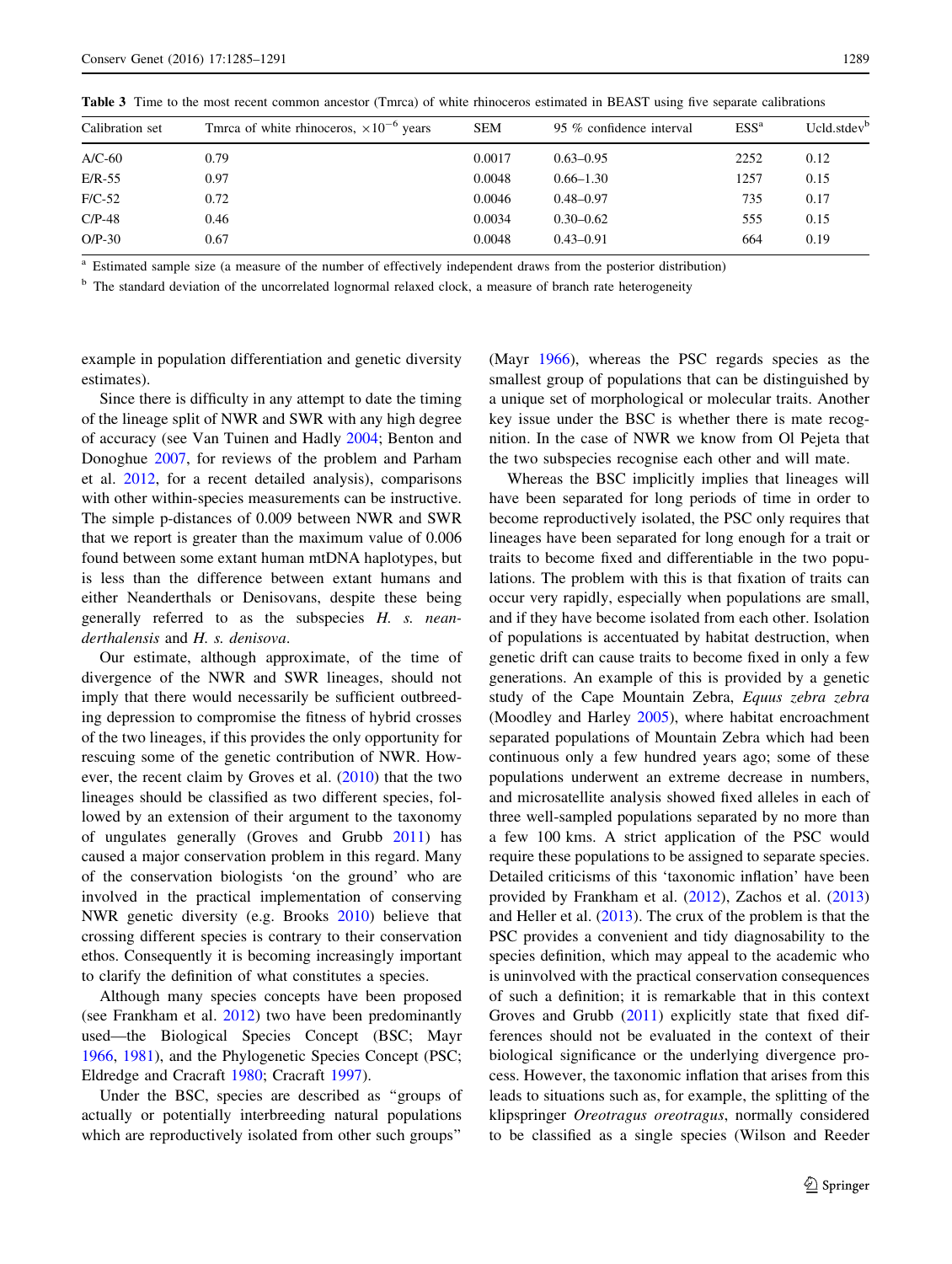<span id="page-5-0"></span>[2005\)](#page-6-0) into 11 different species based on size differences and differing sexual dimorphism, but using very small sample sizes (sometimes  $\lt 5$ ); it would also lead to the requirement for H. sapiens to be divided into a large number of separate species (Heller et al. [2013](#page-6-0); Zachos et al. [2013\)](#page-6-0), a scenario unlikely to find widespread acceptance.

There is a simple resolution to the argument: if the PSC criteria were modified such that the criteria of fixed traits were used as a definition of subspecies instead of species, there would be much less conflict, and much less harm done to conservation management of small relict populations such as the NWR. At the very least, a comprehensive debate between proponents of the various species concepts is required to construct an acceptable compromise and thereby help prevent unilateral pronouncements with unintended consequences for wildlife management.

Since the criterion of fixed traits is inappropriate in a biological or conservation context for defining species, and since there is also no fixed time at which a lineage divergence defines a species categorisation, it seems logical to retain the current subspecies designation for northern and southern white rhinoceros. Given that the NWR is now extinct in the wild, the only remaining option for rescuing any of the genetic resources of the NWR is to cross NWR with SWR. If evidence of outbreeding depression were to be observed in the progeny of such crosses, then appropriate action could be taken in that event; nothing is to be gained by failing to undertake the experiment.

Acknowledgments We thank K. Hillman-Smith for providing samples, and R. Emslie, M. Knight, D. Roberts, U. Arnason and Y. Harley for discussions and for critical comments on the manuscript. The work was funded by the National Research Foundation, South Africa, and the University of Cape Town Research Committee. Sequencing used the facilities provided at the Central Analytical Facilities Unit at the University of Stellenbosch, South Africa.

#### Compliance with ethical standards

Conflict of interest The authors confirm that they have no conflict of interest.

Open Access This article is distributed under the terms of the Creative Commons Attribution 4.0 International License ([http://creative](http://creativecommons.org/licenses/by/4.0/) [commons.org/licenses/by/4.0/\)](http://creativecommons.org/licenses/by/4.0/), which permits unrestricted use, distribution, and reproduction in any medium, provided you give appropriate credit to the original author(s) and the source, provide a link to the Creative Commons license, and indicate if changes were made.

# References

- Arnason U, Gullberg A (1996) Cytochrome b nucleotide sequences and the identification of five primary lineages of extant cetaceans. Mol Biol Evol 13:407–417
- Arnason U, Gullberg A, Widegren B (1993) Cetacean mitochondrial DNA control region: sequences of all extant baleen whales and two sperm whale species. Mol Biol Evol 10:960–970
- Arnason U, Gullberg A, Burguete AS, Janke A (2000) Molecular estimates of primate divergences and new hypotheses for primate dispersal and the origin of modern humans. Hereditas 133:217–228
- Arnason U, Adegoke JA, Bodin K, Born EW, EsaYB Gullberg A, Nilsson M, Short RV, Xu X, Janke A (2002) Mammalian mitogenomic relationships and the root of the eutherian tree. Proc Natl Acad Sci USA 99:8151–8156
- Arnason U, Gullberg A, Janke A, Kullberg M, Lehman N, Petrov EA, Vainola R (2006) Pinniped phylogeny and a new hypothesis for their origin and dispersal. Mol Phylogenet Evol 41:345–354
- Arnason U, Gullberg A, Janke A, Kullberg M (2007) Mitogenomic analyses of caniform relationships. Mol Phylogenet Evol 45:863–874
- Arnason U, Adegoke JA, Gullberg A, Harley EH, Janke A, Kullberg M (2008) Mitogenomic relationships of placental mammals and molecular estimates of their divergences. Gene 421:37–51
- Benton MJ, Donoghue PCL (2007) Paleontological evidence to date the tree of life. Mol Biol Evol 24:26–53
- Bon C, Berthonaud V, Maksud F, Labadie K, Poulain J, Artiguenave F, Wincker P, Aury JM, Elalouf JM (2012) Coprolites as a source of information on the genome and diet of the cave hyena. Proc R Soc B. doi[:10.1098/rspb.2012.0358](http://dx.doi.org/10.1098/rspb.2012.0358)
- Brooks M (2010) African rhino specialist group report. Pachyderm 48:8–15
- Cracraft J (1997) Species concepts in systematics and conservation biology: an ornithological viewpoint. In: Claridge MF, Dawah HA, Wilson MR (eds) Species: the units of biodiversity. Chapman and Hall, London, pp 325–339
- Douglas KC, Halbert ND, Kolenda C, Childers C, Hunter DL, Derr JN (2011) Complete mitochondrial DNA sequence analysis of Bison bison and bison-cattle hybrids: function and phylogeny. Mitochondrion 11:166–175
- Eldredge N, Cracraft J (1980) Phylogenetic patterns and the evolutionary process. Columbia University Press, New York
- Emslie R (2011) Ceratotherium simum ssp. cottoni. In: IUCN 2012. IUCN red list of threatened species. Version 2012.2. [www.](http://www.iucnredlist.org) [iucnredlist.org](http://www.iucnredlist.org)
- Emslie R, Brooks M (1999) African Rhino. Status survey and conservation action plan. IUCN/SSC African Rhino Specialist Group. IUCN, Gland, Switzerland and Cambridge
- Emslie R, Knight MH (2014) Update on African Rhino Status and Poaching Trends from IUCN SSC African Rhino Specialist Group (AfRSG). In: IUCN Report for 65th CITES Standing Committee Meeting
- Flynn JJ, Galiano H (1982) Phylogeny of early Tertiary Carnivora, with a description of a new species of Protictis from the middle Eocene of northwestern Wyoming. Am Mus Novit 2725:1–64
- Frankham R, Ballou JD, Dudash MR, Eldridge MDB, Fenster CB, Lacy RC, Mendelson JR, Porton IJ, Ralls K, Ryder OA (2012) Implications of different species concepts for conserving biodiversity. Biol Conserv 153:25–31
- Geraads D (2005) Pliocene Rhinocerotidae (Mammalia) from Hadar and Dikika (lower Awash, Ethiopia), and a revision of the origin of modern African rhinos. J Vertebr Paleontol 25:451–461
- Green RE et al (2008) A complete Neandertal mitochondrial genome sequence determined by high-throughput sequencing. Cell 134:416–426
- Groves CP, Grubb P (2011) Ungulate Taxonomy. Johns Hopkins University Press, Baltimore
- Groves CP, Fernando P, Robovsky´ J (2010) The sixth rhino: a taxonomic re-assessment of the critically endangered northern white rhinoceros. PLoS ONE. doi:[10.1371/journal.pone.0009703](http://dx.doi.org/10.1371/journal.pone.0009703)
- Harley EH (2015) DNA and protein sequence alignment (Dapsa, version 6.6). Computer programme distributed as shareware by the author